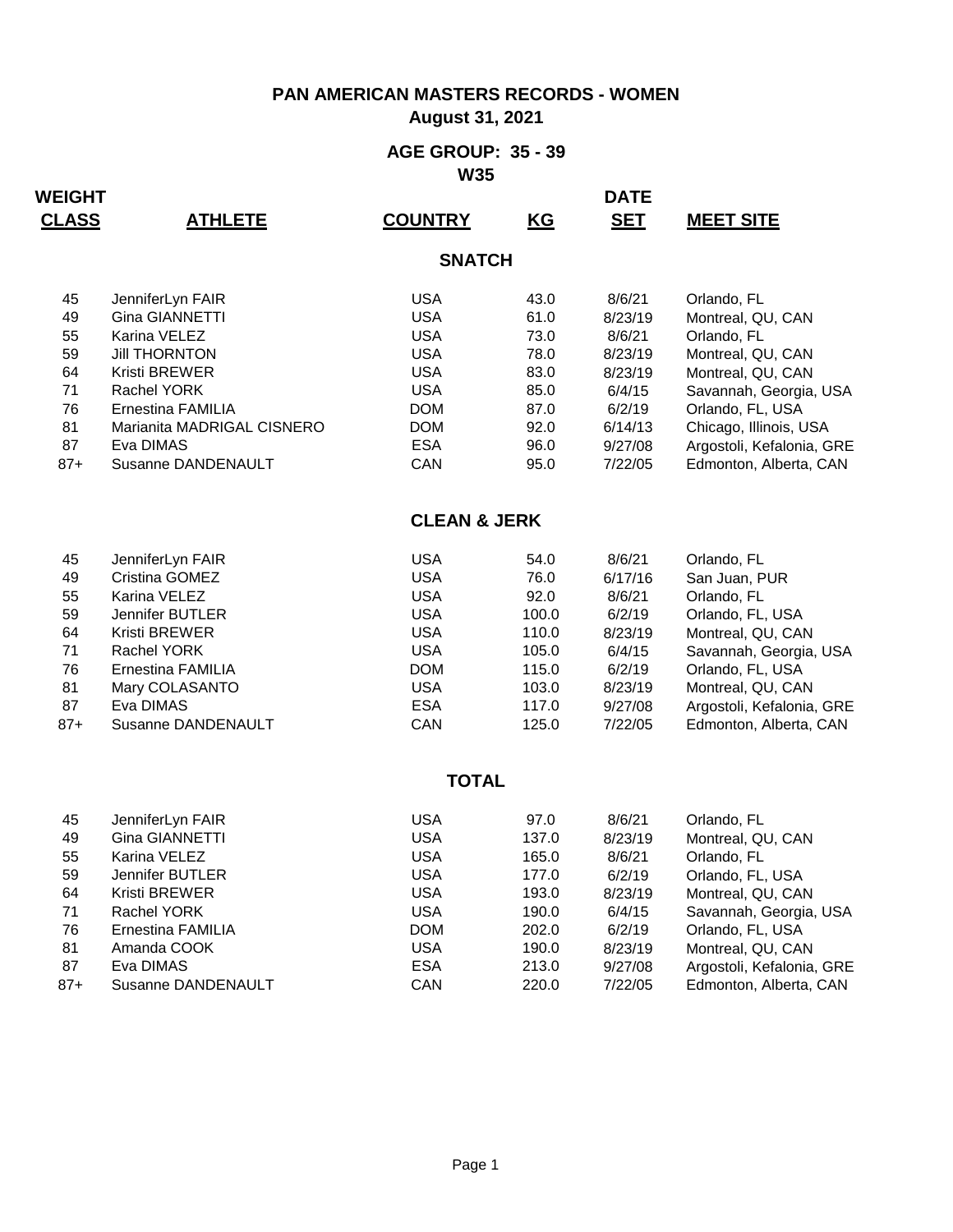**August 31, 2021**

#### **AGE GROUP: 40 - 44 W40**

| <u>CLASS</u> | <u>ATHLETE</u>            | <b>COUNTRY</b>          | <u>KG</u> | <u>SET</u> | <b>MEET SITE</b>   |
|--------------|---------------------------|-------------------------|-----------|------------|--------------------|
|              |                           | <b>SNATCH</b>           |           |            |                    |
| 45           | Erica TREADWAY            | <b>USA</b>              | 57.0      | 8/21/19    | Montreal, QU, CAN  |
| 49           | April NOSKA               | <b>USA</b>              | 63.0      | 8/5/21     | Orlando, FL        |
| 55           | Kathy NELSON              | <b>USA</b>              | 71.0      | 8/6/21     | Orlando, FL        |
| 59           | Abigail GUERRERO GONZALEZ | CAN                     | 80.0      | 8/21/19    | Montreal, QU, CAN  |
| 64           | Shana ALVERSON            | <b>USA</b>              | 76.0      | 10/1/16    | Heinsheim, GER     |
| 71           | Robin LEAFBLAD            | <b>USA</b>              | 82.0      | 8/18/18    | Barcelona, ESP     |
| 76           | Meshelle MIFSUD           | <b>USA</b>              | 91.0      | 8/9/15     | Dallas, Texas, USA |
| 81           | Jessica BEAL              | <b>USA</b>              | 78.0      | 8/6/21     | Orlando, FL        |
| 87           | Maika GODWIN              | <b>USA</b>              | 86.0      | 8/9/15     | Dallas, Texas, USA |
| $87+$        | Jennifer BUCKNER          | <b>USA</b>              | 81.0      | 8/6/21     | Orlando, FL        |
|              |                           |                         |           |            |                    |
|              |                           | <b>CLEAN &amp; JERK</b> |           |            |                    |
| 45           | Erica TREADWAY            | <b>USA</b>              | 75.0      | 6/1/19     | Orlando, FL, USA   |
| 49           | Carrie OLSON              | <b>USA</b>              | 78.0      | 8/18/18    | Barcelona, ESP     |
| 55           | Kathy NELSON              | <b>USA</b>              | 87.0      | 8/6/21     | Orlando, FL        |
| 59           | Abigail GUERRERO GONZALEZ | CAN                     | 90.0      | 8/21/19    | Montreal, QU, CAN  |
| 64           | Shana ALVERSON            | <b>USA</b>              | 97.0      | 10/1/16    | Heinsheim, GER     |
| 71           | Robin LEAFBLAD            | <b>USA</b>              | 105.0     | 8/18/18    | Barcelona, ESP     |
| 76           | Desiree THOMPSON          | <b>USA</b>              | 101.0     | 8/22/19    | Montreal, QU, CAN  |
| 81           | Jessica BEAL              | <b>USA</b>              | 91.0      | 8/6/21     | Orlando, FL        |
| 87           | Danielle COLAN            | <b>USA</b>              | 99.0      | 8/22/19    | Montreal, QU, CAN  |
| $87+$        | Kim DOUGLAS               | <b>USA</b>              | 101.0     | 8/6/21     | Orlando, FL        |
|              |                           | <b>TOTAL</b>            |           |            |                    |
|              |                           |                         |           |            |                    |
| 45           | Erica TREADWAY            | <b>USA</b>              | 131.0     | 6/1/19     | Orlando, FL, USA   |
| 49           | Carrie OLSON              | <b>USA</b>              | 139.0     | 8/18/18    | Barcelona, ESP     |
| 55           | Kathy NELSON              | <b>USA</b>              | 158.0     | 8/6/21     | Orlando, FL        |
| 59           | Abigail GUERRERO GONZALEZ | CAN                     | 170.0     | 8/21/19    | Montreal, QU, CAN  |
| 64           | Shana ALVERSON            | <b>USA</b>              | 173.0     | 10/1/16    | Heinsheim, GER     |
| 71           | Robin LEAFBLAD            | <b>USA</b>              | 187.0     | 8/18/18    | Barcelona, ESP     |
| 76           | Meshelle MIFSUD           | <b>USA</b>              | 189.0     | 8/9/15     | Dallas, Texas, USA |
| 81           | Jessica BEAL              | <b>USA</b>              | 169.0     | 8/6/21     | Orlando, FL        |
| 87           | Maika GODWIN              | <b>USA</b>              | 180.0     | 4/21/17    | Auckland, NZL      |
| $87+$        | Jennifer BUCKNER          | <b>USA</b>              | 181.0     | 8/6/21     | Orlando, FL        |
|              |                           |                         |           |            |                    |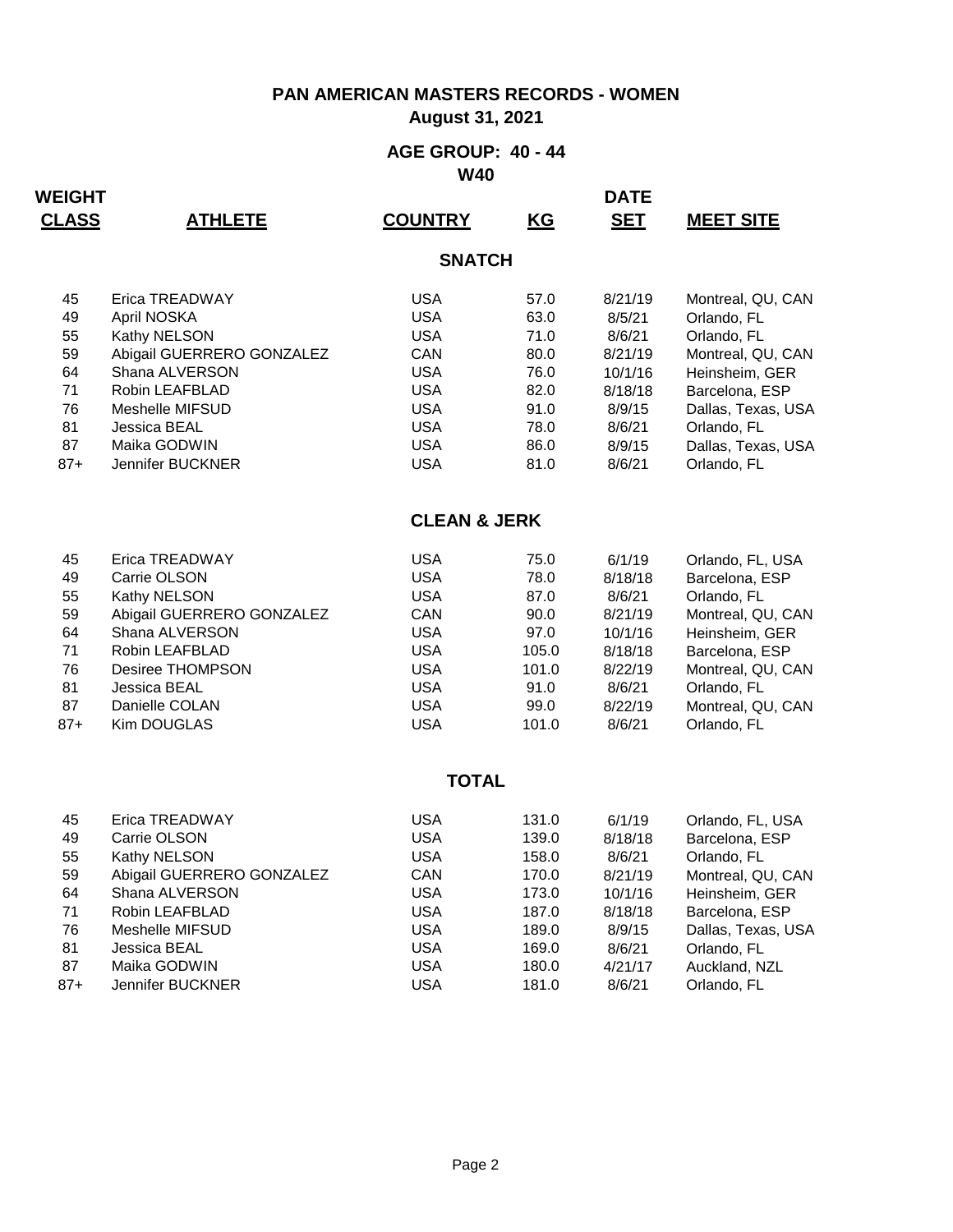**August 31, 2021**

#### **AGE GROUP: 45 - 49 W45**

| <b>CLASS</b> | <b>ATHLETE</b>              | <b>COUNTRY</b>          | <b>KG</b> | <b>SET</b> | <b>MEET SITE</b>       |
|--------------|-----------------------------|-------------------------|-----------|------------|------------------------|
|              |                             | <b>SNATCH</b>           |           |            |                        |
| 45           | Janet CHOW                  | <b>USA</b>              | 43.0      | 8/5/21     | Orlando, FL            |
| 49           | Veronica GOZAR-CARPENTER    | <b>USA</b>              | 51.0      | 6/20/14    | Toronto, Ontario, CAN  |
| 55           | Rachel BATISTA              | <b>USA</b>              | 61.0      | 8/5/21     | Orlando, FL            |
| 59           | Jo Anne AITA                | <b>USA</b>              | 71.0      | 4/21/17    | Auckland, NZL          |
| 64           | Jennifer DIETER             | <b>USA</b>              | 75.0      | 8/18/18    | Barcelona, ESP         |
| 71           | Katherine BROWN             | <b>USA</b>              | 72.0      | 8/5/21     | Orlando, FL            |
| 76           | Nora KÖPPEL                 | <b>ARG</b>              | 78.0      | 8/20/19    | Montreal, QU, CAN      |
| 81           | Laura-Denise RAMSAY-OVERALL | <b>TRI</b>              | 73.0      | 10/29/11   | Limassol, CYP          |
| 87           | Dionne DUNHAM               | <b>USA</b>              | 73.0      | 5/31/19    | Orlando, FL, USA       |
| $87+$        | Karyn MARSHALL              | <b>USA</b>              | 75.0      | 9/25/04    | Baden, AUT             |
|              |                             | <b>CLEAN &amp; JERK</b> |           |            |                        |
| 45           | Janet CHOW                  | <b>USA</b>              | 53.0      | 8/5/21     | Orlando, FL            |
| 49           | <b>Heather AMUNDRUD</b>     | CAN                     | 68.0      | 8/20/19    | Montreal, QU, CAN      |
| 55           | Annia VELAZQUEZ             | <b>USA</b>              | 78.0      | 8/5/21     | Orlando, FL            |
| 59           | <b>Isabelle GAUTHIER</b>    | CAN                     | 90.0      | 8/20/19    | Montreal, QU, CAN      |
| 64           | Jacquelynn BLACK            | <b>USA</b>              | 91.0      | 8/20/19    | Montreal, QU, CAN      |
| 71           | Katherine BROWN             | <b>USA</b>              | 93.0      | 8/5/21     | Orlando, FL            |
| 76           | Nora KÖPPEL                 | <b>ARG</b>              | 105.0     | 8/20/19    | Montreal, QU, CAN      |
| 81           | Laura-Denise RAMSAY-OVERALL | <b>TRI</b>              | 95.0      | 10/29/11   | Limassol, CYP          |
| 87           | Dionne DUNHAM               | <b>USA</b>              | 92.0      | 5/31/19    | Orlando, FL, USA       |
| $87 +$       | Vivian DAWSON               | <b>USA</b>              | 91.0      | 6/4/15     | Savannah, Georgia, USA |
|              |                             | <b>TOTAL</b>            |           |            |                        |
| 45           | Janet CHOW                  | <b>USA</b>              | 96.0      | 8/5/21     | Orlando, FL            |
| 49           | <b>Heather AMUNDRUD</b>     | CAN                     | 119.0     | 8/20/19    | Montreal, QU, CAN      |
| 55           | Annia VELAZQUEZ             | <b>USA</b>              | 138.0     | 8/5/21     | Orlando, FL            |
| 59           | <b>Isabelle GAUTHIER</b>    | CAN                     | 159.0     | 8/20/19    | Montreal, QU, CAN      |
| 64           | Jacquelynn BLACK            | <b>USA</b>              | 163.0     | 8/20/19    | Montreal, QU, CAN      |
| 71           | Katherine BROWN             | <b>USA</b>              | 165.0     | 8/5/21     | Orlando, FL            |
| 76           | Nora KÖPPEL                 | <b>ARG</b>              | 183.0     | 8/20/19    | Montreal, QU, CAN      |
| 81           | Laura-Denise RAMSAY-OVERALL | <b>TRI</b>              | 168.0     | 10/29/11   | Limassol, CYP          |
| 87           | Dionne DUNHAM               | <b>USA</b>              | 165.0     | 5/31/19    | Orlando, FL, USA       |
| $87+$        | Vivian DAWSON               | <b>USA</b>              | 155.0     | 6/4/15     | Savannah, Georgia, USA |
|              |                             |                         |           |            |                        |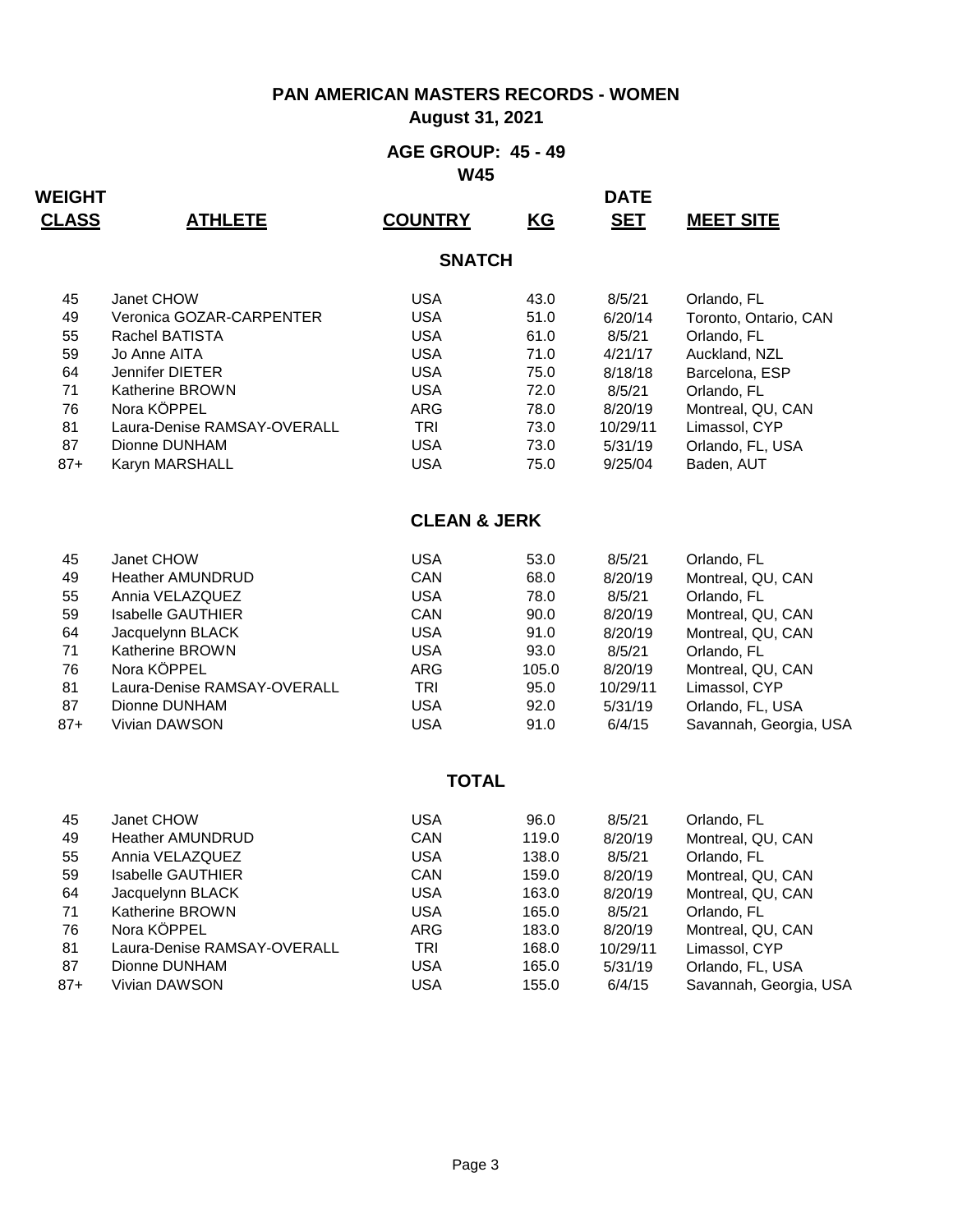**August 31, 2021**

#### **AGE GROUP: 50 - 54 W50**

| <b>CLASS</b> | <b>ATHLETE</b>         | <b>COUNTRY</b>          | KG    | <b>SET</b> | <b>MEET SITE</b>           |
|--------------|------------------------|-------------------------|-------|------------|----------------------------|
|              |                        | <b>SNATCH</b>           |       |            |                            |
| 45           | Suzie HILL             | CAN                     | 28.0  | 7/1/06     | Saint Sauveur, Quebec, CAN |
| 49           | Manon POULIN           | CAN                     | 50.0  | 6/14/13    | Chicago, Illinois, USA     |
| 55           | Loretta KIKUCHI        | <b>USA</b>              | 61.0  | 8/19/19    | Montreal, QU, CAN          |
| 59           | Loretta KIKUCHI        | <b>USA</b>              | 61.0  | 4/21/17    | Auckland, NZL              |
| 64           | Jacqueline JANE'T      | <b>USA</b>              | 64.0  | 6/20/14    | Toronto, Ontario, CAN      |
| 71           | Jenny MILLER           | <b>USA</b>              | 64.0  | 8/18/18    | Barcelona, ESP             |
| 76           | <b>Gwen CHAMBERLIN</b> | <b>USA</b>              | 62.0  | 6/20/14    | Toronto, Ontario, CAN      |
| 81           | <b>Gwen CHAMBERLIN</b> | <b>USA</b>              | 61.0  | 6/14/13    | Chicago, Illinois, USA     |
| 87           | Karyn MARSHALL         | <b>USA</b>              | 63.0  | 8/26/06    | Eysines, Bordeaux, FRA     |
| $87+$        | Deborah HANSCOM        | <b>USA</b>              | 68.0  | 8/20/19    | Montreal, QU, CAN          |
|              |                        | <b>CLEAN &amp; JERK</b> |       |            |                            |
| 45           | Suzie HILL             | CAN                     | 40.0  | 7/1/06     | Saint Sauveur, Quebec, CAN |
| 49           | Manon POULIN           | CAN                     | 63.0  | 6/20/14    | Toronto, Ontario, CAN      |
| 55           | Loretta KIKUCHI        | <b>USA</b>              | 73.0  | 8/19/19    | Montreal, QU, CAN          |
| 59           | Loretta KIKUCHI        | <b>USA</b>              | 77.0  | 4/21/17    | Auckland, NZL              |
| 64           | Jacqueline JANE'T      | <b>USA</b>              | 85.0  | 6/20/14    | Toronto, Ontario, CAN      |
| 71           | <b>Terri SIPES</b>     | <b>USA</b>              | 79.0  | 6/16/17    | Santo Domingo, DOM         |
| 76           | Marni THURSTON         | <b>USA</b>              | 80.0  | 6/15/18    | Gaspé, Quebec, CAN         |
| 81           | Cindy BRIGGS           | <b>USA</b>              | 80.0  | 6/17/16    | San Juan, PUR              |
| 87           | Jane BLACK             | <b>USA</b>              | 82.5  | 9/2/03     | Savannah, Georgia, USA     |
| $87+$        | Deborah HANSCOM        | <b>USA</b>              | 91.0  | 8/20/19    | Montreal, QU, CAN          |
|              |                        | <b>TOTAL</b>            |       |            |                            |
| 45           | Suzie HILL             | CAN                     | 68.0  | 7/1/06     | Saint Sauveur, Quebec, CAN |
| 49           | Manon POULIN           | CAN                     | 112.0 | 6/20/14    | Toronto, Ontario, CAN      |
| 55           | Loretta KIKUCHI        | <b>USA</b>              | 134.0 | 8/19/19    | Montreal, QU, CAN          |
| 59           | Loretta KIKUCHI        | <b>USA</b>              | 138.0 | 4/21/17    | Auckland, NZL              |
| 64           | Jacqueline JANE'T      | <b>USA</b>              | 149.0 | 6/20/14    | Toronto, Ontario, CAN      |
| 71           | Ronay HERSHEY          | <b>USA</b>              | 140.0 | 8/19/19    | Montreal, QU, CAN          |
| 76           | Marni THURSTON         | <b>USA</b>              | 140.0 | 6/15/18    | Gaspé, Quebec, CAN         |
| 81           | Cindy BRIGGS           | <b>USA</b>              | 140.0 | 6/17/16    | San Juan, PUR              |
| 87           | Jane BLACK             | <b>USA</b>              | 145.0 | 9/2/03     | Savannah, Georgia, USA     |
| $87 +$       | Deborah HANSCOM        | <b>USA</b>              | 159.0 | 8/20/19    | Montreal, QU, CAN          |
|              |                        |                         |       |            |                            |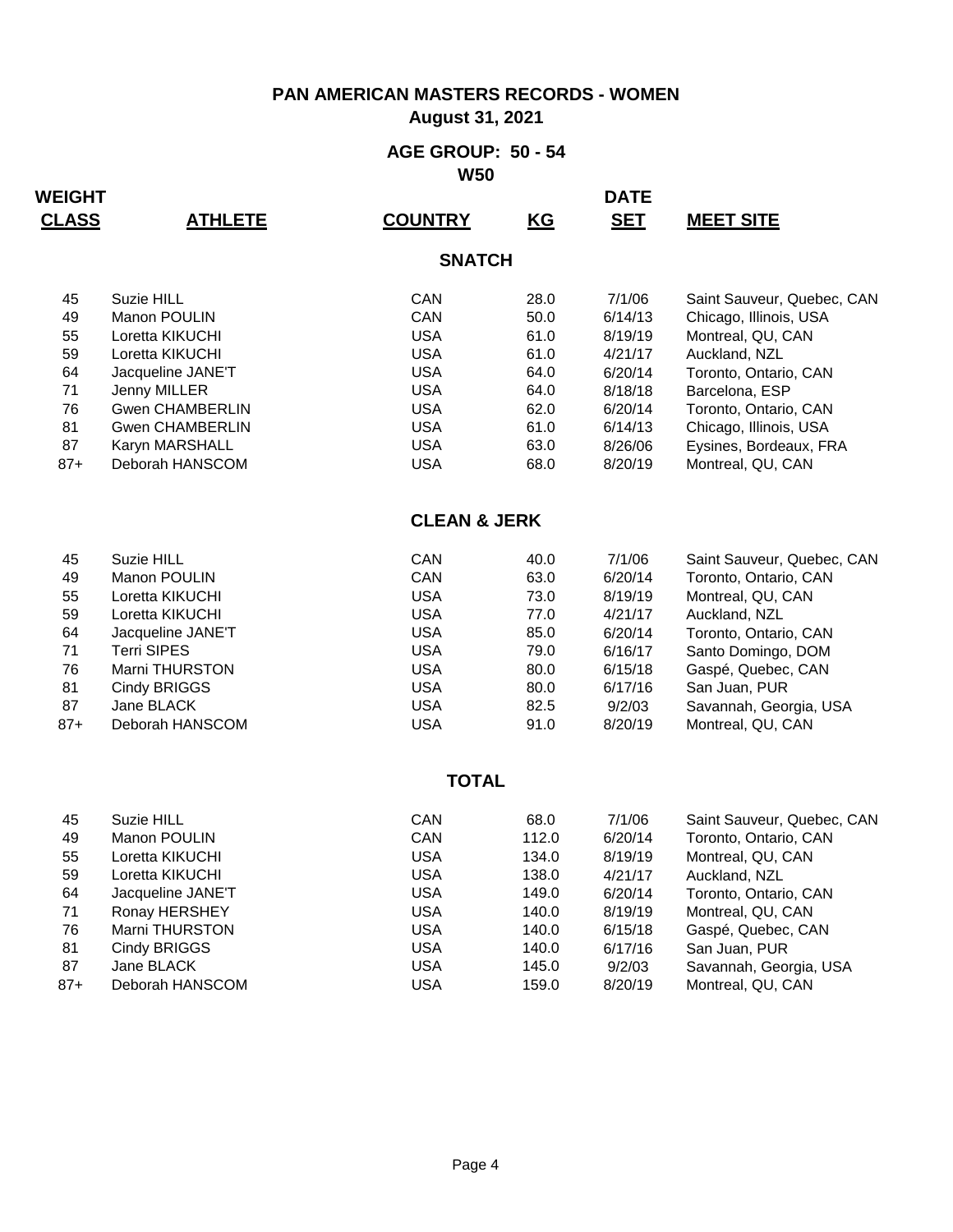### **August 31, 2021**

#### **AGE GROUP: 55 - 59 W55**

| <b>CLASS</b> | <b>ATHLETE</b>         | <b>COUNTRY</b>          | <b>KG</b> | <u>SET</u> | <b>MEET SITE</b>       |
|--------------|------------------------|-------------------------|-----------|------------|------------------------|
|              |                        | <b>SNATCH</b>           |           |            |                        |
| 45           |                        |                         |           |            |                        |
| 49           | Lauren GOLDENBERG      | <b>USA</b>              | 43.0      | 8/4/21     | Orlando, FL            |
| 55           | Manon POULIN           | CAN                     | 47.0      | 5/31/19    | Orlando, FL, USA       |
| 59           | <b>Julie FOLEY</b>     | <b>USA</b>              | 49.0      | 8/4/21     | Orlando, FL            |
| 64           | Catherine MCCLOSKEY    | <b>USA</b>              | 51.0      | 8/4/21     | Orlando, FL            |
| 71           | <b>Terri SIPES</b>     | <b>USA</b>              | 61.0      | 6/15/18    | Gaspé, Quebec, CAN     |
| 76           | <b>Gwen CHAMBERLIN</b> | <b>USA</b>              | 53.0      | 8/18/18    | Barcelona, ESP         |
| 81           | Kathy DAHLMAN          | <b>USA</b>              | 52.0      | 8/4/21     | Orlando, FL            |
| 87           | Rebecca CHAPLIN        | <b>USA</b>              | 50.0      | 7/17/04    | Savannah, Georgia, USA |
| $87 +$       | Kendra BURNS           | <b>USA</b>              | 65.0      | 6/17/16    | San Juan, PUR          |
|              |                        | <b>CLEAN &amp; JERK</b> |           |            |                        |
| 45           |                        |                         |           |            |                        |
| 49           | Lauren GOLDENBERG      | <b>USA</b>              | 54.0      | 8/4/21     | Orlando, FL            |
| 55           | Elizabeth BROWN        | <b>USA</b>              | 62.0      | 6/17/16    | San Juan, PUR          |
| 59           | Margaret HOEHN         | <b>USA</b>              | 67.0      | 8/18/19    | Montreal, QU, CAN      |
| 64           | Laurie MESCHISHNICK    | CAN                     | 74.0      | 8/18/19    | Montreal, QU, CAN      |
| 71           | <b>Terri SIPES</b>     | <b>USA</b>              | 76.0      | 8/18/18    | Barcelona, ESP         |
| 76           | Linda Jo BELSITO       | <b>USA</b>              | 70.0      | 8/9/15     | Dallas, Texas, USA     |
| 81           | <b>Gwen CHAMBERLIN</b> | <b>USA</b>              | 66.0      | 8/4/21     | Orlando, FL            |
| 87           | Kendra BURNS           | <b>USA</b>              | 72.0      | 8/18/19    | Montreal, QU, CAN      |
| $87+$        | Kendra BURNS           | <b>USA</b>              | 90.0      | 6/17/16    | San Juan, PUR          |
|              |                        | <b>TOTAL</b>            |           |            |                        |
| 45           |                        |                         |           |            |                        |
| 49           | Lauren GOLDENBERG      | <b>USA</b>              | 97.0      | 8/4/21     | Orlando, FL            |
| 55           | Elizabeth BROWN        | <b>USA</b>              | 108.0     | 6/17/16    | San Juan, PUR          |
| 59           | Margaret HOEHN         | <b>USA</b>              | 110.0     | 8/18/19    | Montreal, QU, CAN      |
| 64           | Laurie MESCHISHNICK    | CAN                     | 124.0     | 8/18/19    | Montreal, QU, CAN      |
| 71           | <b>Terri SIPES</b>     | <b>USA</b>              | 136.0     | 6/15/18    | Gaspé, Quebec, CAN     |
| 76           | <b>Gwen CHAMBERLIN</b> | <b>USA</b>              | 121.0     | 8/18/18    | Barcelona, ESP         |
| 81           | Kathy DAHLMAN          | <b>USA</b>              | 116.0     | 8/4/21     | Orlando, FL            |
| 87           | Kendra BURNS           | <b>USA</b>              | 120.0     | 8/18/19    | Montreal, QU, CAN      |
| $87 +$       | Kendra BURNS           | <b>USA</b>              | 155.0     | 6/17/16    | San Juan, PUR          |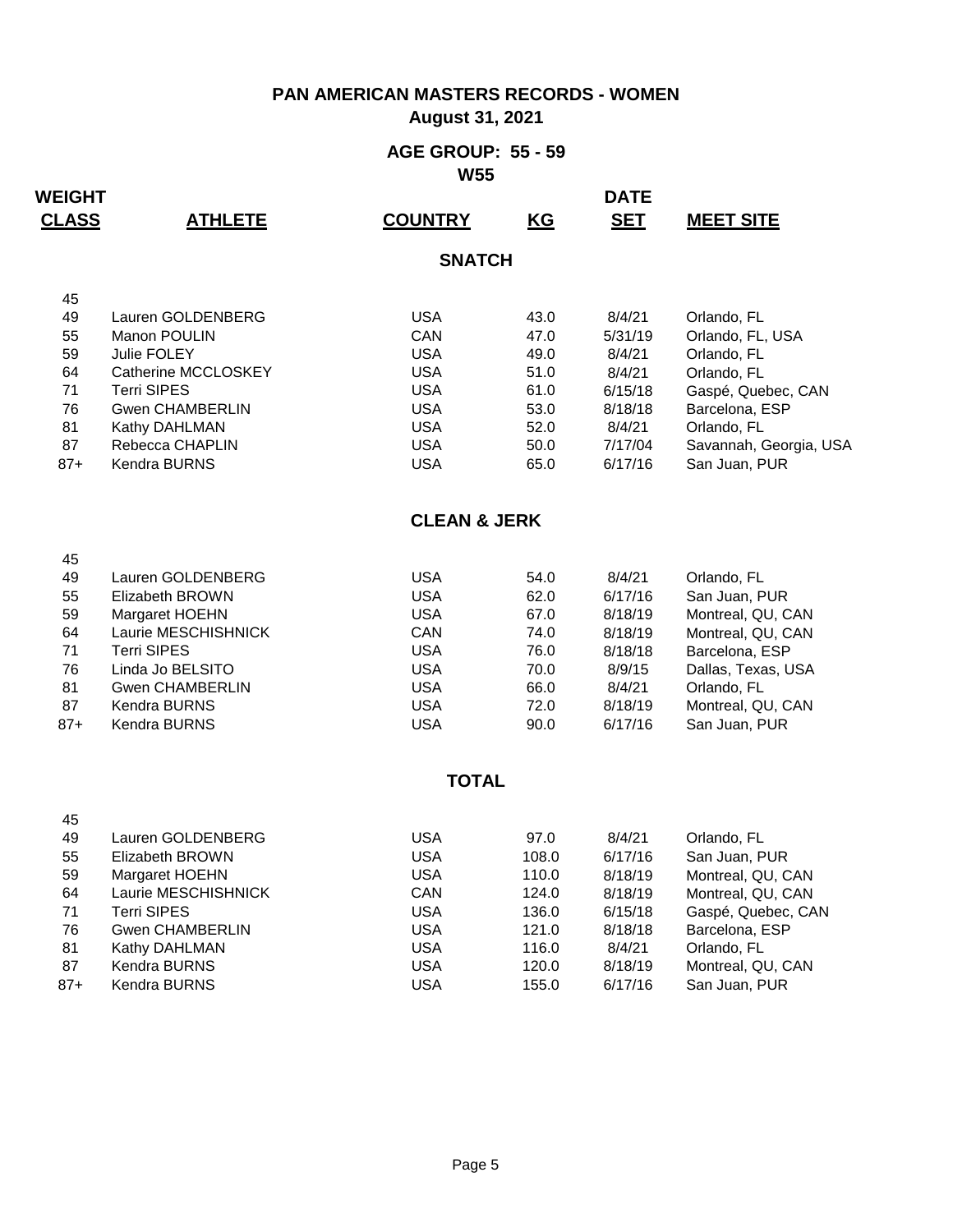### **August 31, 2021**

#### **AGE GROUP: 60 - 64 W60**

| <b>CLASS</b> | <b>ATHLETE</b>                        | <b>COUNTRY</b>           | <b>KG</b>     | <u>SET</u>         | <b>MEET SITE</b>                         |
|--------------|---------------------------------------|--------------------------|---------------|--------------------|------------------------------------------|
|              |                                       | <b>SNATCH</b>            |               |                    |                                          |
| 45           |                                       |                          |               |                    |                                          |
| 49           | Joni SIPLON                           | <b>USA</b>               | 34.0          | 8/18/19            | Montreal, QU, CAN                        |
| 55           | Roberta MULDER                        | <b>USA</b>               | 44.0          | 8/18/19            | Montreal, QU, CAN                        |
| 59           | Ita PANTILAT                          | <b>USA</b>               | 50.0          | 6/14/13            | Chicago, Illinois, USA                   |
| 64           | <b>Holly ARROW</b>                    | <b>USA</b>               | 52.0          | 8/18/18            | Barcelona, ESP                           |
| 71           | Julia SODD                            | <b>USA</b>               | 50.0          | 8/18/19            | Montreal, QU, CAN                        |
| 76           | Judith Louise QUINN                   | CAN                      | 39.0          | 7/9/11             | Savannah, Georgia, USA                   |
| 81           | Christine WALT                        | CAN                      | 31.0          | 7/9/11             | Savannah, Georgia, USA                   |
| 87           | Mary MCGREGOR                         | <b>USA</b>               | 43.0          | 9/27/08            | Argostoli, Kefalonia, GRE                |
| $87+$        | Nancy COLFER                          | <b>USA</b>               | 44.0          | 8/18/19            | Montreal, QU, CAN                        |
|              |                                       | <b>CLEAN &amp; JERK</b>  |               |                    |                                          |
| 45           |                                       |                          |               |                    |                                          |
| 49           | Joni SIPLON                           | <b>USA</b>               | 44.0          | 8/18/19            | Montreal, QU, CAN                        |
| 55           | Annette DAVIS                         | <b>USA</b>               | 56.0          | 8/4/21             | Orlando, FL                              |
| 59           | Ita PANTILAT                          | <b>USA</b>               | 70.0          | 6/14/13            | Chicago, Illinois, USA                   |
| 64           | <b>Holly ARROW</b>                    | <b>USA</b>               | 64.0          | 8/9/15             | Dallas, Texas, USA                       |
| 71           | Julia SODD                            | <b>USA</b>               | 62.0          | 8/18/19            | Montreal, QU, CAN                        |
| 76           | <b>Christine RAVENER</b>              | <b>USA</b>               | 63.0          | 8/4/21             | Orlando, FL                              |
| 81<br>87     | <b>Christine WALT</b>                 | CAN<br><b>USA</b>        | 48.0          | 7/9/11             | Savannah, Georgia, USA                   |
| $87+$        | <b>Heather KUUSELA</b><br>Kim SEEVERS | <b>USA</b>               | 64.0<br>60.0  | 8/18/19<br>6/15/18 | Montreal, QU, CAN<br>Gaspé, Quebec, CAN  |
|              |                                       |                          |               |                    |                                          |
|              |                                       | <b>TOTAL</b>             |               |                    |                                          |
| 45           |                                       |                          |               |                    |                                          |
| 49<br>55     | Joni SIPLON                           | <b>USA</b><br><b>USA</b> | 78.0          | 8/18/19            | Montreal, QU, CAN                        |
| 59           | Annette DAVIS                         | <b>USA</b>               | 99.0<br>120.0 | 8/4/21<br>6/14/13  | Orlando, FL                              |
| 64           | Ita PANTILAT<br><b>Holly ARROW</b>    | <b>USA</b>               | 114.0         | 8/18/18            | Chicago, Illinois, USA<br>Barcelona, ESP |
| 71           | Julia SODD                            | <b>USA</b>               | 112.0         | 8/18/19            | Montreal, QU, CAN                        |
| 76           | Judith Louise QUINN                   | CAN                      | 86.0          | 7/9/11             | Savannah, Georgia, USA                   |
| 81           | <b>Christine WALT</b>                 | CAN                      | 79.0          | 7/9/11             | Savannah, Georgia, USA                   |
| 87           | Mary MCGREGOR                         | <b>USA</b>               | 106.0         | 9/27/08            | Argostoli, Kefalonia, GRE                |
| $87+$        | Kim SEEVERS                           | <b>USA</b>               | 102.0         | 6/15/18            | Gaspé, Quebec, CAN                       |
|              |                                       |                          |               |                    |                                          |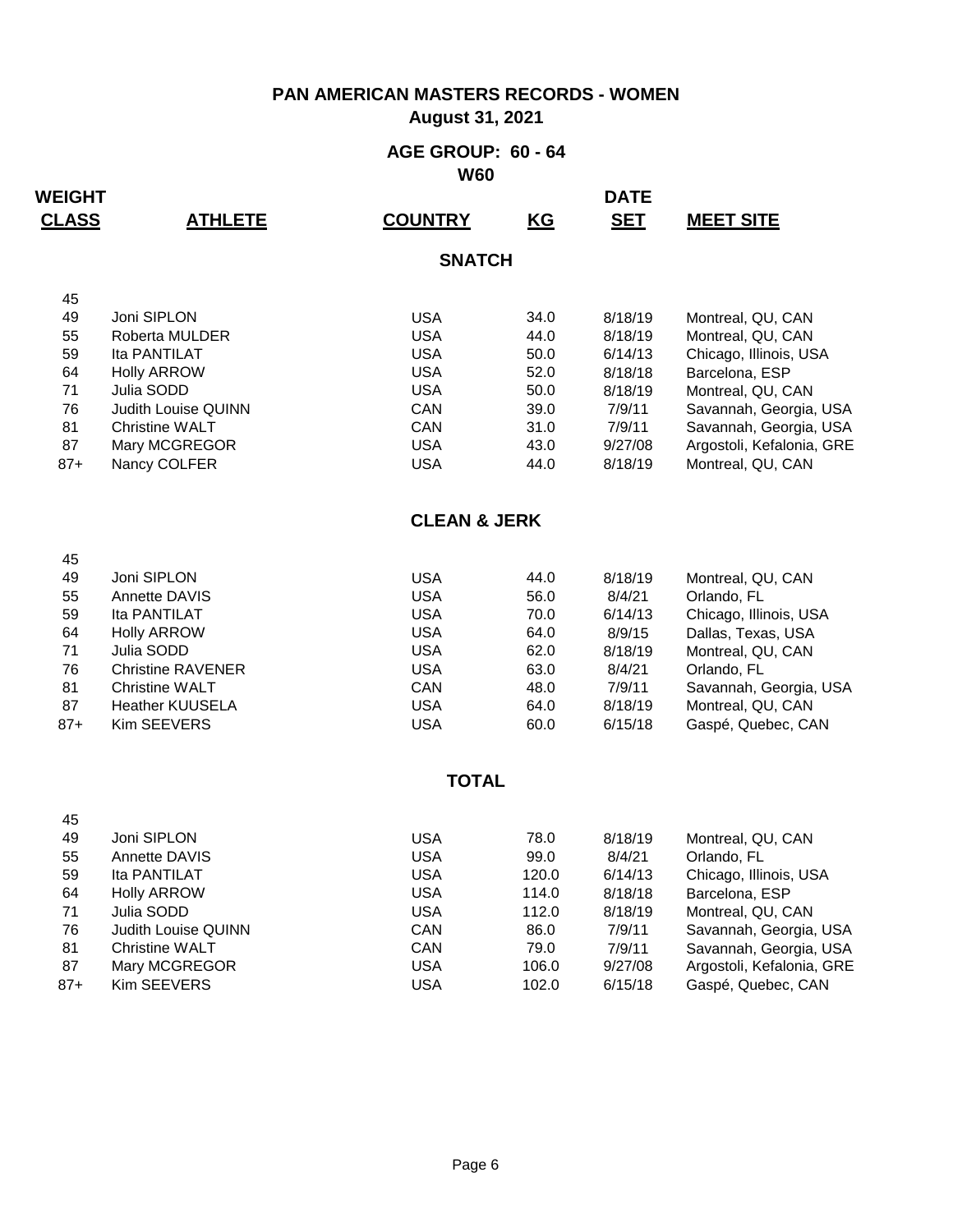### **August 31, 2021**

#### **AGE GROUP: 65-69 W65**

| <b>CLASS</b> | <b>ATHLETE</b>             | <b>COUNTRY</b>          | <b>KG</b> | <u>SET</u> | <b>MEET SITE</b>             |
|--------------|----------------------------|-------------------------|-----------|------------|------------------------------|
|              |                            | <b>SNATCH</b>           |           |            |                              |
| 45           |                            |                         |           |            |                              |
| 49           | Jacqueline MILLER          | <b>USA</b>              | 29.0      | 6/17/16    | San Juan, PUR                |
| 55           | Jane HIGGINS               | <b>USA</b>              | 27.0      | 6/4/15     | Savannah, Georgia, USA       |
| 59           | Janet GELMAN               | <b>USA</b>              | 36.0      | 8/4/21     | Orlando, FL                  |
| 64           | <b>Holly ARROW</b>         | <b>USA</b>              | 49.0      | 8/4/21     | Orlando, FL                  |
| 71           | Barbara BOYER              | <b>USA</b>              | 38.0      | 10/10/09   | Sydney, New South Wales, AUS |
| 76           | <b>Judith Louise QUINN</b> | CAN                     | 37.0      | 8/2/13     | Turin, ITA                   |
| 81           | Judith Louise QUINN        | CAN                     | 35.0      | 6/4/15     | Savannah, Georgia, USA       |
| 87           | Marilyn MUNKRES            | <b>USA</b>              | 34.0      | 9/27/08    | Argostoli, Kefalonia, GRE    |
| $87+$        | Susan SPENCER              | CAN                     | 34.0      | 5/30/19    | Orlando, FL, USA             |
|              |                            | <b>CLEAN &amp; JERK</b> |           |            |                              |
| 45           |                            |                         |           |            |                              |
| 49           | Jacqueline MILLER          | <b>USA</b>              | 36.0      | 6/17/16    | San Juan, PUR                |
| 55           | Jane HIGGINS               | <b>USA</b>              | 38.0      | 6/4/15     | Savannah, Georgia, USA       |
| 59           | Janet GELMAN               | <b>USA</b>              | 50.0      | 8/4/21     | Orlando, FL                  |
| 64           | <b>Holly ARROW</b>         | <b>USA</b>              | 64.0      | 8/4/21     | Orlando, FL                  |
| 71           | Barbara BOYER              | <b>USA</b>              | 53.0      | 10/10/09   | Sydney, New South Wales, AUS |
| 76           | <b>Judith Louise QUINN</b> | CAN                     | 46.0      | 6/14/13    | Chicago, Illinois, USA       |
| 81           | Judith Louise QUINN        | CAN                     | 45.0      | 6/4/15     | Savannah, Georgia, USA       |
| 87           | <b>Christine WALT</b>      | CAN                     | 52.0      | 6/20/14    | Toronto, Ontario, CAN        |
| $87+$        | Susan (Sue) SPENCER        | CAN                     | 47.0      | 8/16/19    | Montreal, QU, CAN            |
|              |                            | <b>TOTAL</b>            |           |            |                              |
| 45           |                            |                         |           |            |                              |
| 49           | Jacqueline MILLER          | <b>USA</b>              | 65.0      | 6/17/16    | San Juan, PUR                |
| 55           | Jane HIGGINS               | <b>USA</b>              | 65.0      | 6/4/15     | Savannah, Georgia, USA       |
| 59           | Janet GELMAN               | <b>USA</b>              | 86.0      | 8/4/21     | Orlando, FL                  |
| 64           | <b>Holly ARROW</b>         | <b>USA</b>              | 113.0     | 8/4/21     | Orlando, FL                  |
| 71           | Barbara BOYER              | <b>USA</b>              | 91.0      | 10/10/09   | Sydney, New South Wales, AUS |
| 76           | Judith Louise QUINN        | CAN                     | 82.0      | 6/14/13    | Chicago, Illinois, USA       |
| 81           | Judith Louise QUINN        | CAN                     | 80.0      | 6/4/15     | Savannah, Georgia, USA       |
| 87           | <b>Christine WALT</b>      | CAN                     | 85.0      | 6/20/14    | Toronto, Ontario, CAN        |
| $87+$        | Susan (Sue) SPENCER        | CAN                     | 81.0      | 8/16/19    | Montreal, QU, CAN            |